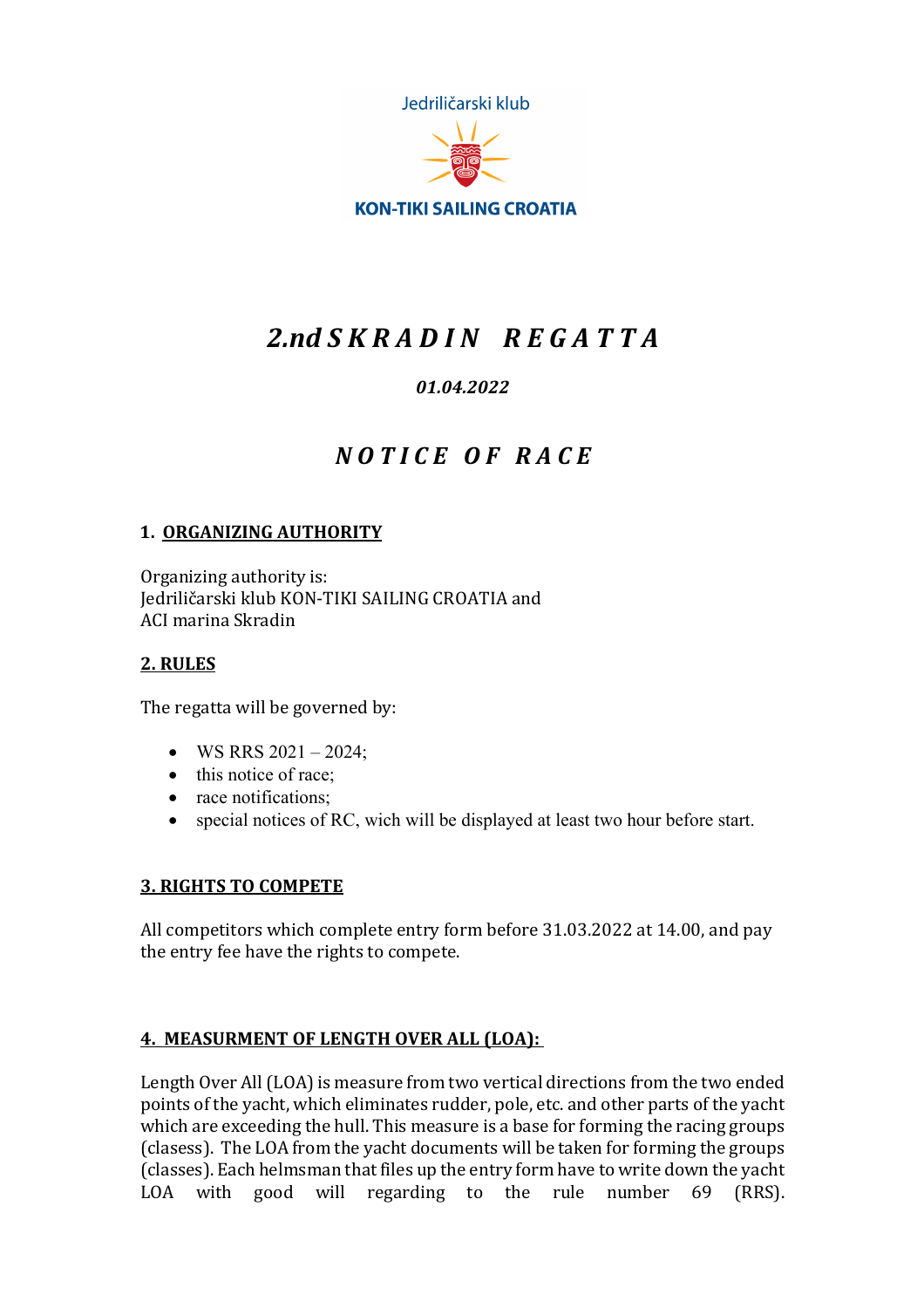## **5. GROUPS:**

All competitors and their yacht will be set to the groups (clasess) up to their LOA beginning from the smallest yacht starting from 7,30m and further each meter for one group. In case there is a group with less than  $3$ (three) yachts they will be added to the longer-bigger group. Groups will be set before start on the skipper's meeting.

There is an LAKE CRUISER group if there will be enough entries. The sailing route will be modified for these group. In this group only roll front sails can be used and no spinnaker/gennaker is allowed.

## **6. GROUP ORC:**

All regular entries will be divided in groups up to their ORC certificates for 2022:

Group A – Yachts with ORC International certificate  $GPH < 601.0 s/NM$ 

Group B - Yachts with ORC International certificate GPH  $> = 601.1$  s/NM

If the group has less then 4 yachts will be added to the bigger group.

The group setting can't be a case of redress.

All competitors should be members of their national sailing federations. All yachts should have Croatia Yachts "Vignete" from Croatian sailing federation for 2022.

## **7. ADVERTISING:**

Regatta is category C up to WS advertising code.

## **8. REGATTA ROUTE:**

There will be several technical/tactical races on Proklian lake. There will be navigation races for Lake Cruiser group.

## **9. REGATTA PROGRAMME :**

*Friday, 01.04.2022.* yachts are welcome to Skradin port, RC office opens from 10.00 in Veritas yachting office 14.00 skipper's meeting 16.00 start of the first "warm up race"-Prokljan lake 19.30 regatta opening ceremony and banquet, Skradin waterfront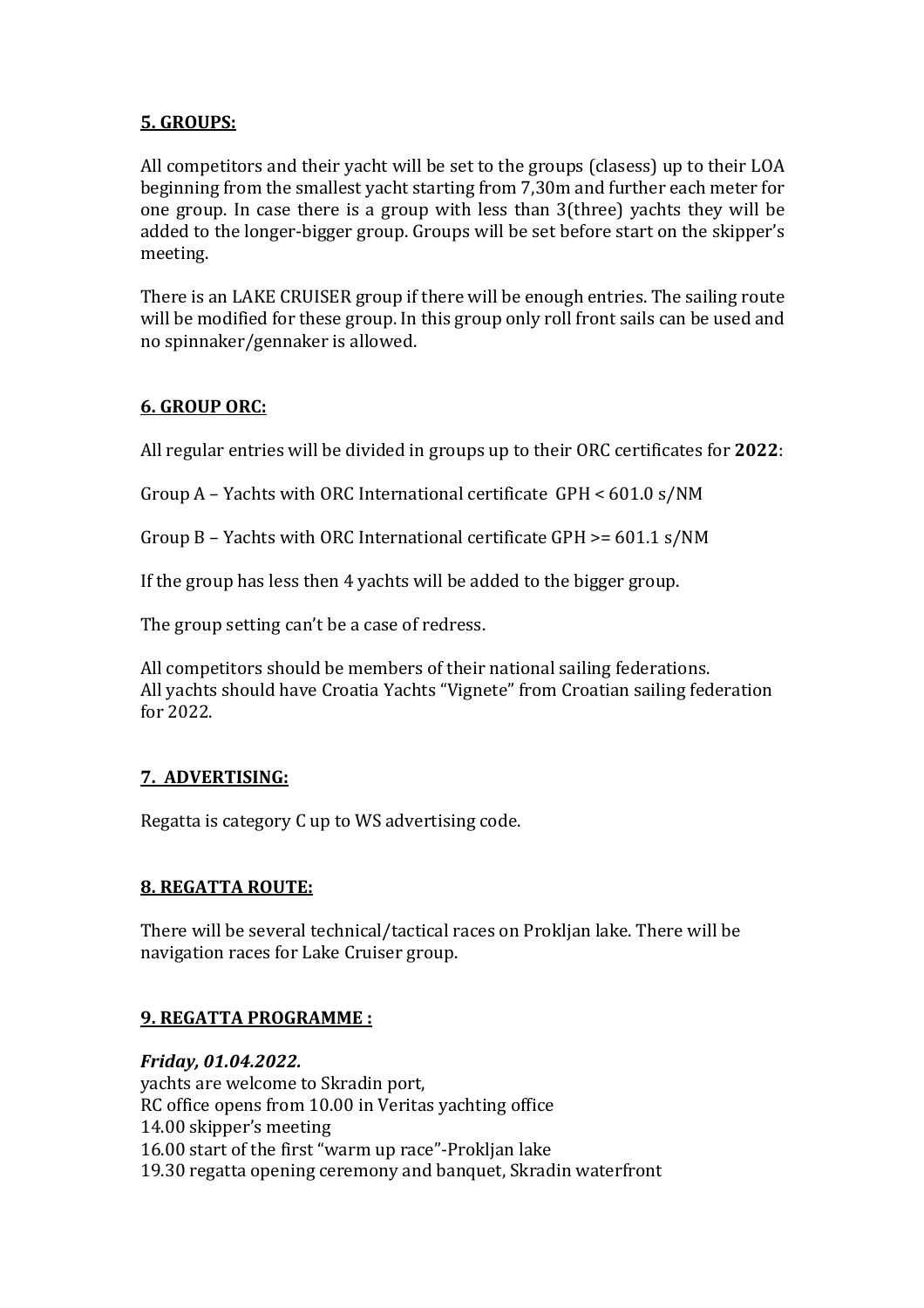#### *Saturday, 02.04.2022.*

10.00 skipper's meeting; 11.00 sailing out Skradin: 12.00 start of the first race: 17.00 Sailing back to Skradin: 19.00 dinner konoba Toni Skradin; 20.00 prize giving ceremony and party with live music;

#### Note:

Sunday 03.04.2022 is a reserve day, if there will be no wind on Friday and Saturday, there will be races on Sunday, with the last Preparatory signal at 12.00.

#### **10. PRIZES**

There will be trophies for:

- Each group of minimum 3 yachts;
- Fastest yacht overall get the Transition Trophy for one year;
- All monotype classes with minimum 3 yachts
- ORC groups of minimum 3 yachts;
- Trophies for "lake cruiser" group

## **11. DOCUMENTS:**

1. ISAF Verifications for helmsman and crew members

2. All yachts should have Croatian vignette provided from Croatian Sailing Federation unless they are competing first time in Craoatia and have foreign flag of register.

- 3. Insurance policy (copy)
- 4. Entry form signed by the skipper and all crew members
- 5. Valid yacht documents
- 6. ORC certificate if sailing in ORC group

## **12. ENTRIES:**

Entry form, you can find it on web site: www.skradin-regatta.com should be send onto e-mail:

jedrilicarski-club.croatia@kon-tiki.si

latest till 15:00 on thursday, 31.03.2022, entries should be confirmed and entry fee payed till latest **14.00h on Friday 01.04.2022 in Veritas yachting – RC office.**